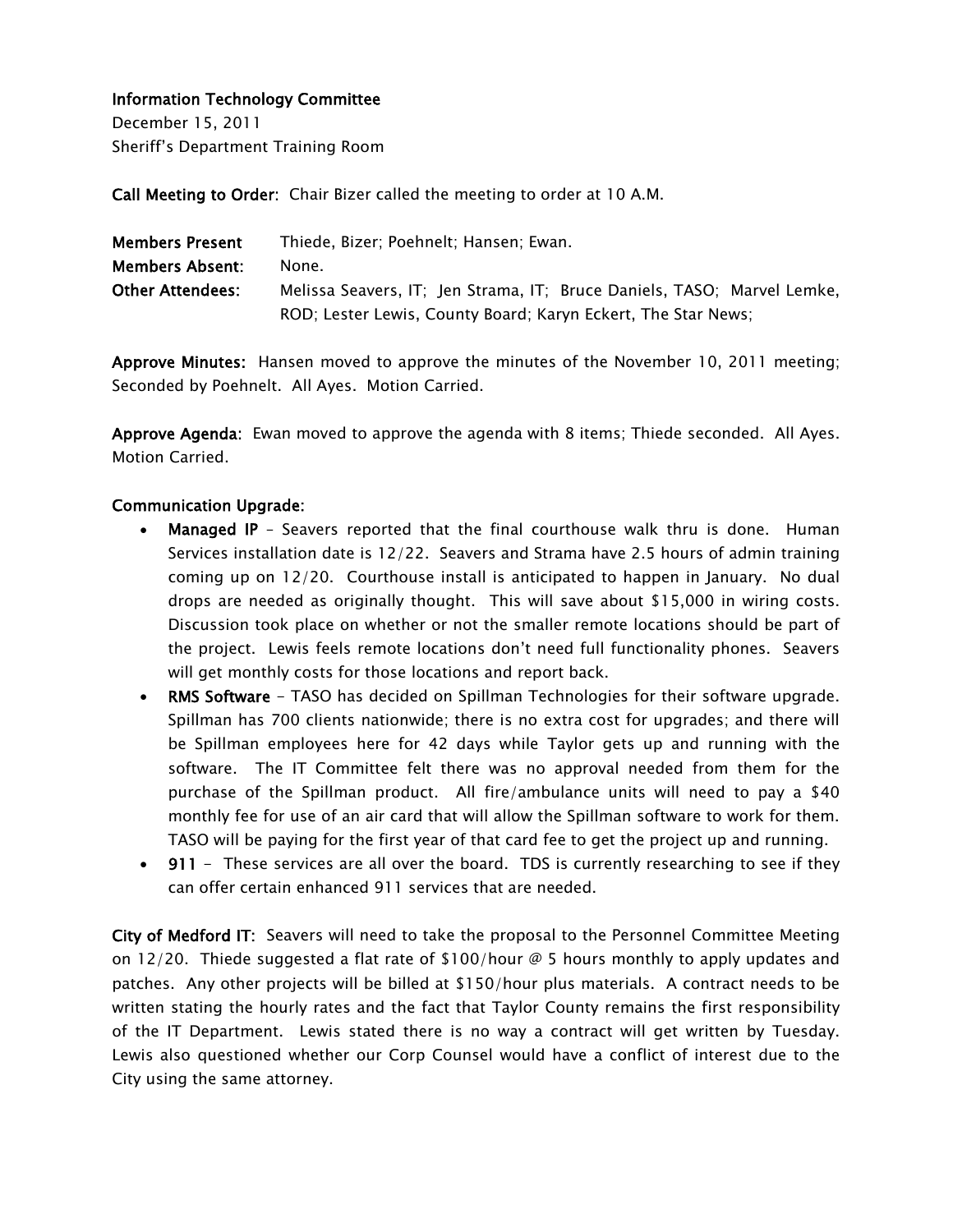Unitrends Backup: After discussion with Marvel Lemke about the Unitrends device and its ability to offer the WORM technology, the purchase of this device will be made with the understanding that the original ROD documents are protected from any and all changes in the Unitrends device.

idProtect: Seavers reported all servers have been separated into their own virtuals. The tax package is running much better. The idProtect database should be done today with Chad from DTS on site.

# IT Update:

- The internet was down 12/12 and 12/13. There were alignment and radio issues. This is the first issue we've had with DB Wireless. Sue Hady suggested looking into a new ISP. The committee felt we shouldn't jump at that right now as we currently don't pay any money for internet services.
- The two-way Wisacwis interface is almost set to go. A stand along XP computer will need to be installed at HS to allow for GIT to slowly move from FoxPro to SQL.

Next Committee Meeting: The next meeting of the Taylor County Information Technology Committee has been scheduled for Friday, January 27 at 9 A.M.

Adjournment: With no further business, Ewan made a motion to adjourn. Thiede seconded. All Ayes. The meeting was adjourned at 11A.M.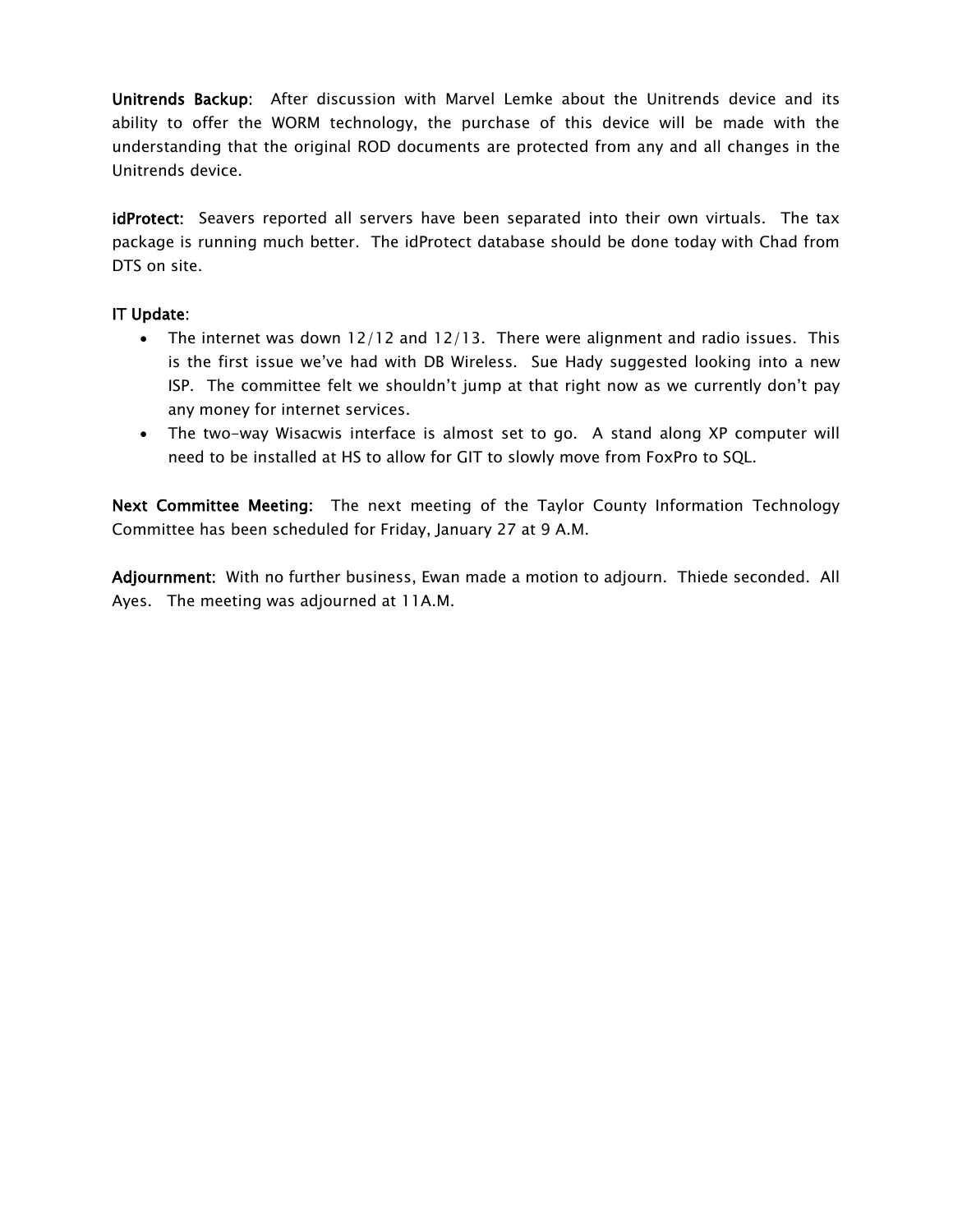November 10, 2011 Sheriff's Department Training Room

Call Meeting to Order: Chair Bizer called the meeting to order at 9:05 A.M.

| <b>Members Present:</b> | Thiede, Bizer; Poehnelt; Hansen; Ewan.                                  |
|-------------------------|-------------------------------------------------------------------------|
| Members Absent:         | None.                                                                   |
| <b>Other Attendees:</b> | Melissa Seavers, IT; Georgine Bohl, TDS; Jen Strama, IT; Bruce Daniels, |
|                         | TASO; Marvel Lemke, ROD;                                                |

Approve Minutes: Thiede moved to approve the minutes of the September 8, 2011 meeting; Seconded by Ewan. All Ayes. Motion Carried.

Approve Agenda: Hansen moved to approve the agenda with 9 items; Poehnelt seconded. All Ayes. Motion Carried.

Managed IP: Discussion took place on the new Call Care Center that must be implemented at Human Services by January of 2012. Each worker will need a direct 10-digit number. Either we need to put two phones at these locations or look at an entirely new phone system that allows this 10-digit number and is part of the overall phone system. Georgine Bohl from TDS explained how their new Managed IP phone systems works and the additional features that are included. Implementing a new system such as this will require each workstation to have two network drops. Maintenance is short on staff and time and it was brought up to possibly hire out the additional wiring for this project.

Sheriff Daniels discussed the possibility of this phone system being able to serve the inmates as well. This could become a source of revenue for the county by not having to pay a third party for this type of system. The Sheriff also questioned if training for the new phone system would be offered. The answer was yes and it is included in the price.

Marie Koerner asked why we weren't upgrading the other remote locations. Georgine stated there were some extra fees involved due to switches needed at those remote locations. The possibility of getting these locations on the same system is not out of the question, however.

Thiede made a motion to implement the Managed IP Phone System, start the project at Human Services and add the remote locations to the project so we can lock in the penny promo pricing for these phones as well. Ewan seconded the motion. A roll call vote was taken. Thiede – Aye; Ewan – Aye; Hansen – Aye; Poehnelt – Aye; Bizer – Aye.

Georgine will get final pricing for the December meeting, including the remote offices. She also mentioned Probation and Parole and will contact the state about the situation. Koerner also mentioned she would like to see the third floor wired in case those office start being used someday.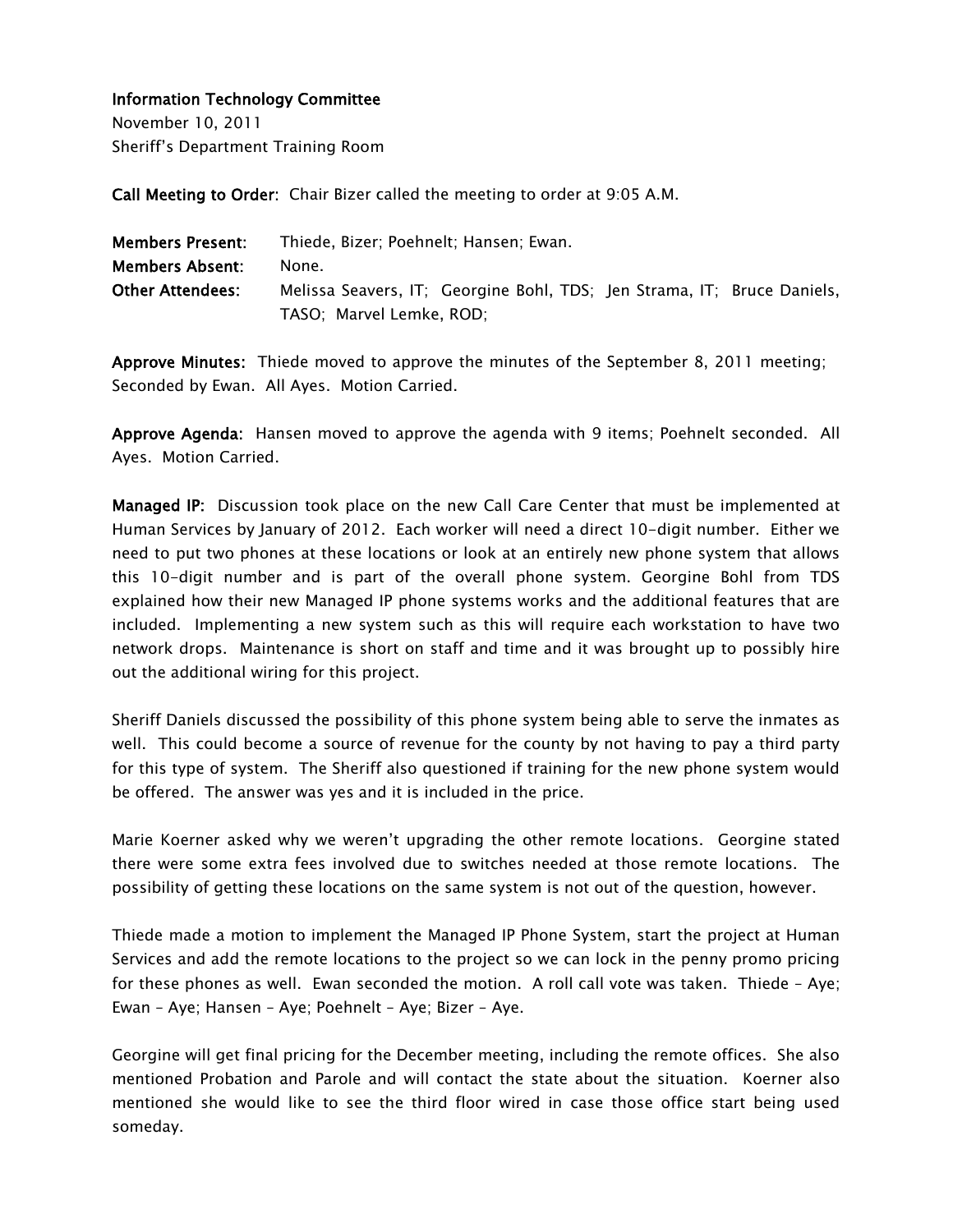City of Medford IT: Seavers had a brief phone conversation with John Fales regarding sharing IT services between the County and City. Thiede feels it could be if we have time, but feels we would need to check on their network weekly. Bizer feels that if the IT Committee passes this, it should go to Personnel as well. The committee decided that Seavers should go to City Hall and meet with Mike Frey and look over their current network to see how much work would be involved. Bizer and Hansen felt it is something worth looking into.

2012 Budget: Seavers reported that the 2012 budget for IT had been approved. No additional comments were added.

Unitrends Backup: Seavers made the committee aware that the servers are accumulating enough data that the current backup is running onto multiple tapes. Seavers concern is that the Sheriff's Department will be implementing a new software program and they will have a lot of data in need of backups as well. Seavers has explored a couple disk backup options, which would be part of the Communications Upgrade. In further discussion, Thiede added that backups should be taken offsite daily instead of weekly.

Lemke was interested in the ProStor Infinivault because of the WORM Technology.

Thiede made a motion to have Seavers explore options between the two, and make an educated decision while shortening the restoration window. Hansen seconded this motion. All Ayes. Carried.

idProtect: Seavers reported issues with idProtect running on the same server as the tax package. She will be breaking these installs into three servers. One for the tax software; one for the idProtect, and one for SQL.

#### IT Update:

• IT is busy with RMS demos and meetings.

Next Committee Meeting: The next meeting of the Taylor County Information Technology Committee has been scheduled for Thursday, December 15 at 10 A.M.

Adjournment: With no further business, Hansen made a motion to adjourn. Ewan seconded. All Ayes. The meeting was adjourned at 10:35 A.M.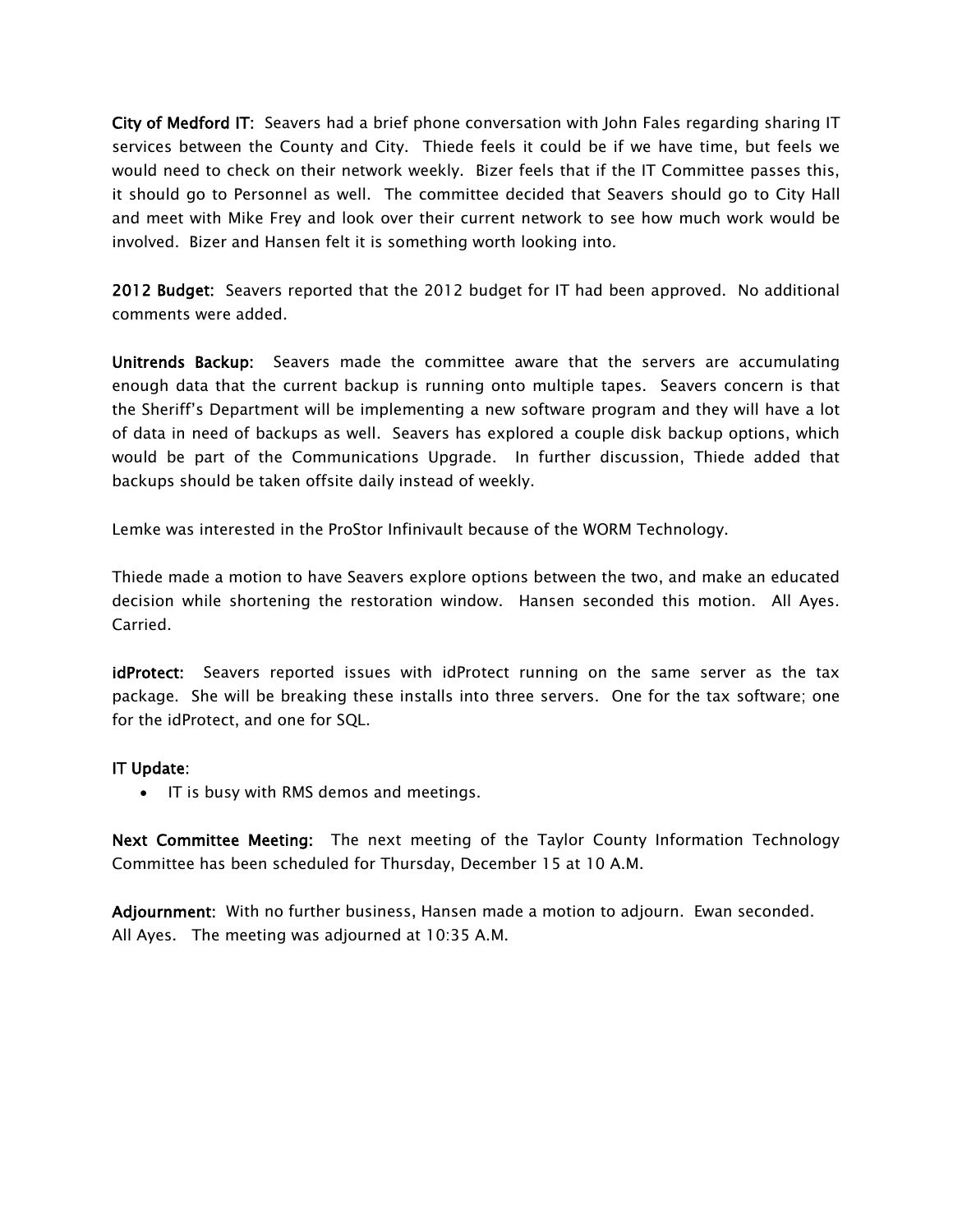September 8, 2011 Sheriff's Department Training Room

Call Meeting to Order: Chair Bizer called the meeting to order at 9:30 A.M.

| <b>Members Present:</b> | Thiede, Bizer; Poehnelt; Hansen; Ewan. |
|-------------------------|----------------------------------------|
| <b>Members Absent:</b>  | None.                                  |
| <b>Other Attendees:</b> | Melissa Seavers. IT:                   |

Approve Minutes: Ewan moved to approve the minutes of the July 27, 2011 meeting; Seconded by Hansen. All Ayes. Motion Carried.

Approve Agenda: Hansen moved to approve the agenda with 7 items; Thiede seconded. All Ayes. Motion Carried.

idProtect: Seavers reported that the idProtect project is underway. She is anticipating the project to be completed by the end of the week.

Meeting Room Totals: The new meeting room is complete. Seavers had originally asked for the committee to approve \$1,900 for the project. The final numbers came in at \$1,368.90.

2012 Budget: Seavers submitted the 2012 operations budget totaling \$61,370. This is a 5.7% decrease from 2011. Ewan made a motion to accept the 2012 IT Budget. Thiede seconded. All Ayes. Motion Carried.

#### IT Update:

- New firewall is installed.
- The additional shelf for the SAN is in…just waiting on the six drives, which are expected to be here this week.
- The IMS upgrade will be complete this week.
- In two weeks, the AS400 will be upgraded from V5R4 to V6R1.
- IT has two demos this month for new RMS software for the Sheriff's Department.
- Seavers and Strama attended a demo on Managed IP, which is part of the Sheriff's Department Communication Upgrade.
- Waiting on a power supply for a switch in the ground floor closet.

Next Committee Meeting: The next meeting of the Taylor County Information Technology Committee has been scheduled for Thursday, November 10 at 9:00 A.M.

Adjournment: With no further business, Hansen made a motion to adjourn. Poehnelt seconded. All Ayes. The meeting was adjourned at 10:08 A.M.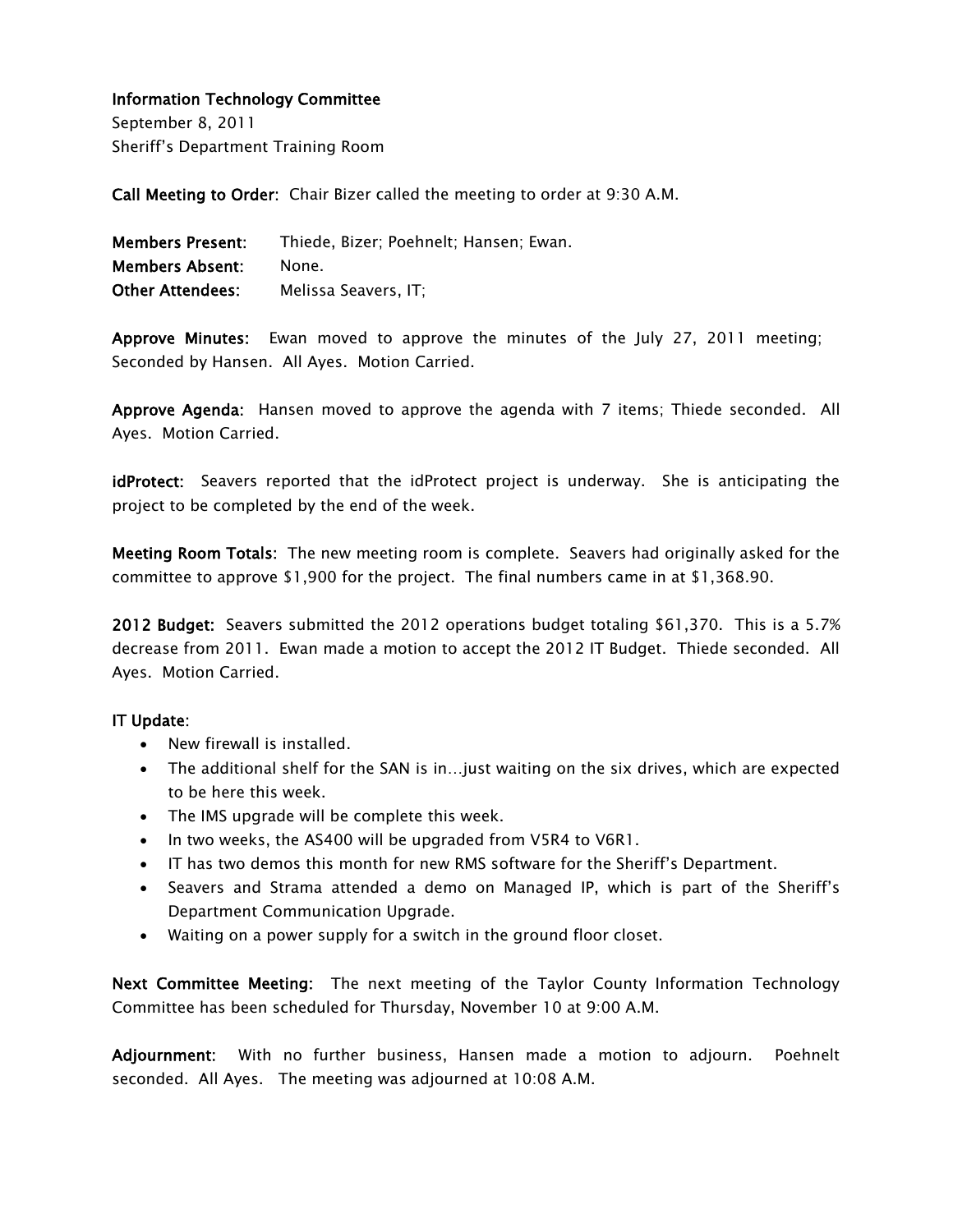July 27, 2011 Sheriff's Department Training Room

Call Meeting to Order: Chair Bizer called the meeting to order at 9:30 A.M.

| <b>Members Present:</b> | Thiede, Bizer; Poehnelt; Hansen; |
|-------------------------|----------------------------------|
| <b>Members Absent:</b>  | Ewan.                            |
| <b>Other Attendees:</b> | Melissa Seavers. IT:             |

Approve Minutes: Poehnelt moved to approve the minutes of the June 23, 2011 meeting; Seconded by Thiede. All Ayes. Motion Carried.

Approve Agenda: Hansen moved to approve the agenda with adding one additional item – 2012 Budget Discussion; Thiede seconded. All Ayes. Motion Carried.

Print Management: Seavers and Marie Koerner met with departments to discuss the possibility of removing some printers that weren't being used very much. After this discussion, a few printers from the Sheriff's Department, Human Services, Highway and Commission on Aging were removed from the contract. The new monthly print management cost will be \$4,559.13. Koerner will leave the cost per page the same for the rest of 2011. Once she has a chance to evaluate the entire year, there may be a reduction in the cost per page passed on to individual departments.

idProtect: Seavers asked for approval to purchase an additional shelf for the current SAN in order to meet the space requirements for the idProtect software that will be utilized by the Register of Deeds. Thiede made a motion to allow this purchase. Poehnelt seconded. All Ayes. Motion Carried.

Meeting Room Preparation: Seavers brought numbers back to the Committee for the Ground Floor Conference Room to be set up with a TV, DVD Player, Laptop Connectivity, etc. She feels this can be done for no more than \$1,900. IT will absorb this cost with carry over money from 2010. Hansen made a motion to move forward with this project. Thiede seconded. A roll call vote was taken. Thiede – Aye. Poehnelt – Aye. Hansen – Aye. Bizer – Aye. Motion Carried.

Auction Items: Seavers looked for the Committee's thoughts on how long they should hold on to old computers that haven't sold on the auction site. This old equipment takes up a lot of space and after a few months of being listed on the auction site and receiving no bids, Seavers wondered how they should proceed. Hansen made a motion that the equipment be recycled as Seavers sees fit. Theide seconded. All Ayes. Motion Carried.

2012 Budget: Seavers informed the Committee that at the first budget meeting, all Department Heads were asked to cut operations by 2%. She will have the IT Budget ready for the Committee's approval at the next meeting.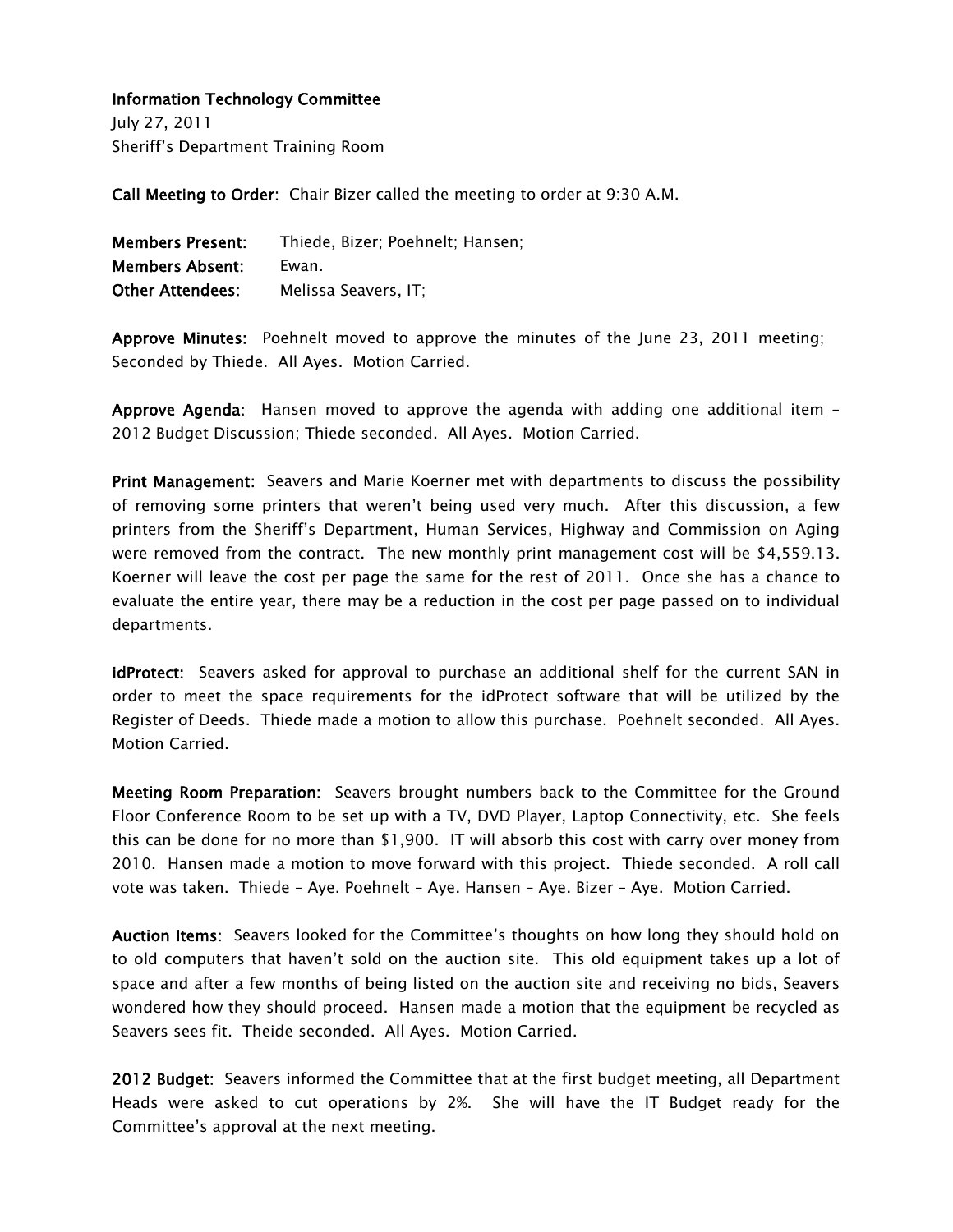Next Committee Meeting: The next meeting of the Taylor County Information Technology Committee has been scheduled for Thursday, September 8 at 9:30 A.M.

Adjournment: With no further business, Hansen made a motion to adjourn. Poehnelt seconded. All Ayes. The meeting was adjourned at 10:15 A.M.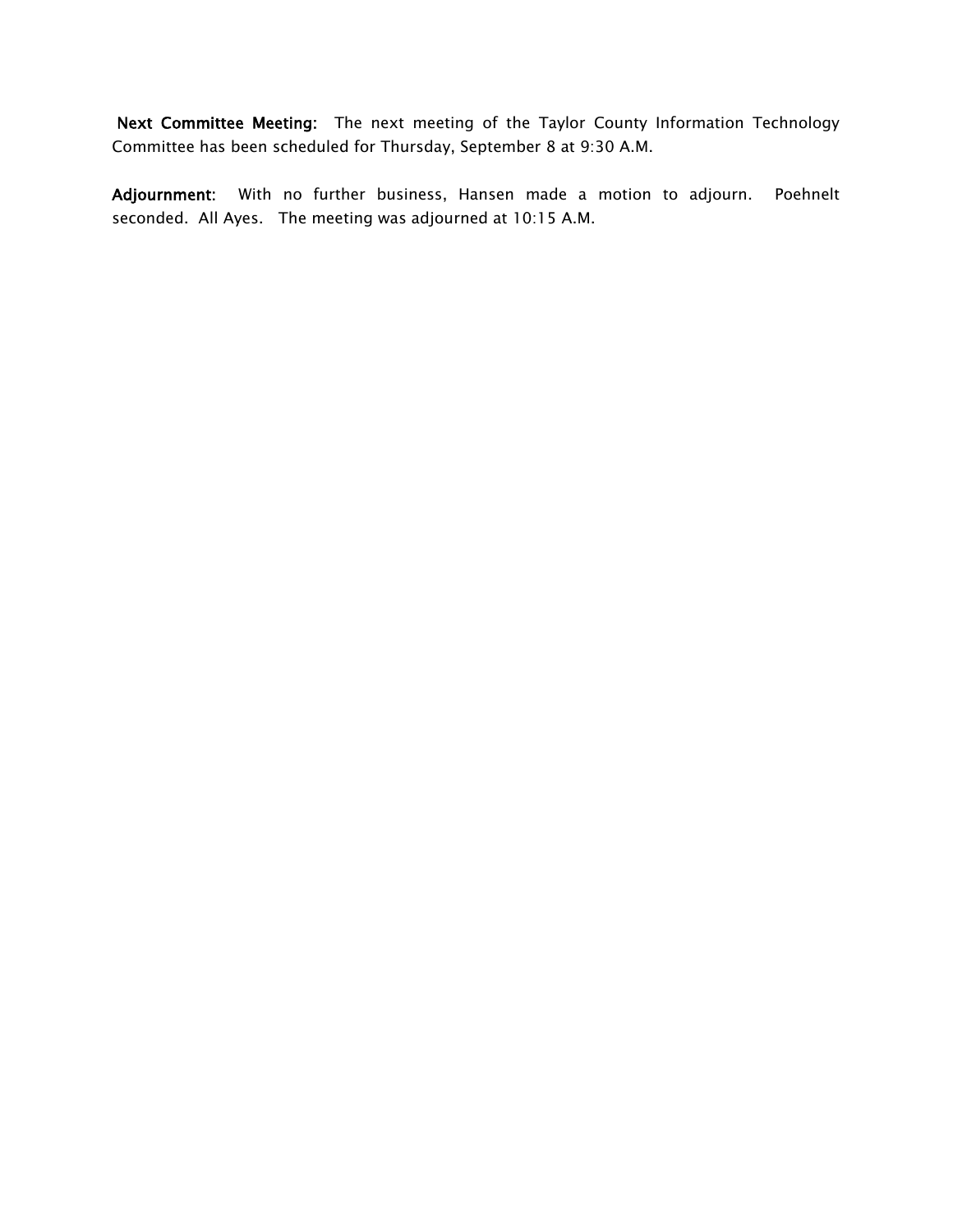June 23, 2011 Sheriff's Department Training Room

Call Meeting to Order: Chair Bizer called the meeting to order at 9:31 A.M.

| <b>Members Present:</b> | Thiede, Bizer; Poehnelt; Hansen;                                           |
|-------------------------|----------------------------------------------------------------------------|
| <b>Members Absent:</b>  | Ewan.                                                                      |
| <b>Other Attendees:</b> | Melissa Seavers, IT; Jen Strama, IT; Steve Cain, EO Johnson; Keith Fierek, |
|                         | EO Johnson; Marie Koerner, HR; Larry Brandl, Accounting; Peggy             |
|                         | Nordgren, UWEX; Carol Ziemer, HR; Roxy Kahan, Treasurer's Office;          |
|                         | Marvel Lemke, ROD; Patti Smith, Child Support; Karyn Eckert, The Star      |
|                         | News:                                                                      |

Approve Minutes: Thiede moved to approve the minutes of the May 26, 2011 meeting; Seconded by Hansen. All Ayes. Motion Carried.

Approve Agenda: Hansen moved to approve the agenda with six items; Thiede seconded. All Ayes. Motion Carried.

Print Management: Seavers did not receive printing costs from every department but was able to pull numbers from the financial system showing a \$15,000 county-wide savings. EO Johnson acknowledged the error that Seavers had questioned, and is willing to redo the contract over a new five-year period, reducing the county's monthly payment by almost \$800. Bizer also commented that there are savings in other areas, such as electricity, that no one can put an actual number on. A few departments still feel that they are paying too much and don't believe other department savings will make up their increase. Seavers will continue to look at all the numbers and possibilities for reduction in costs. Bizer made a motion to redo the contract with EO Johnson beginning June 25, 2011. Seconded by Hansen. All Ayes. Motion Carried.

After the motion, there was discussion of going to a centralized budget for printing in order to eliminate all of these issues. Hansen commented that each department should be allotted a certain number of prints, and if they go over that, they should be responsible for any overage charges.

Law Enforcement Software: Seavers was asked by the Sheriff to make the committee aware that because of state-mandated communications upgrades, he will also be looking at new Records Management & CAD software as well. The Sheriff's Department and IT will be sitting in on demos from various companies. Once narrowed down to two or three, these companies will be asked to demo one more time for the Law Enforcement and IT Committees.

Meeting Room Preparation: Seavers has been approached about getting another meeting room set up like the Sheriff's Department – TV w/PC Input, Speakers, Cables, Network Access, etc.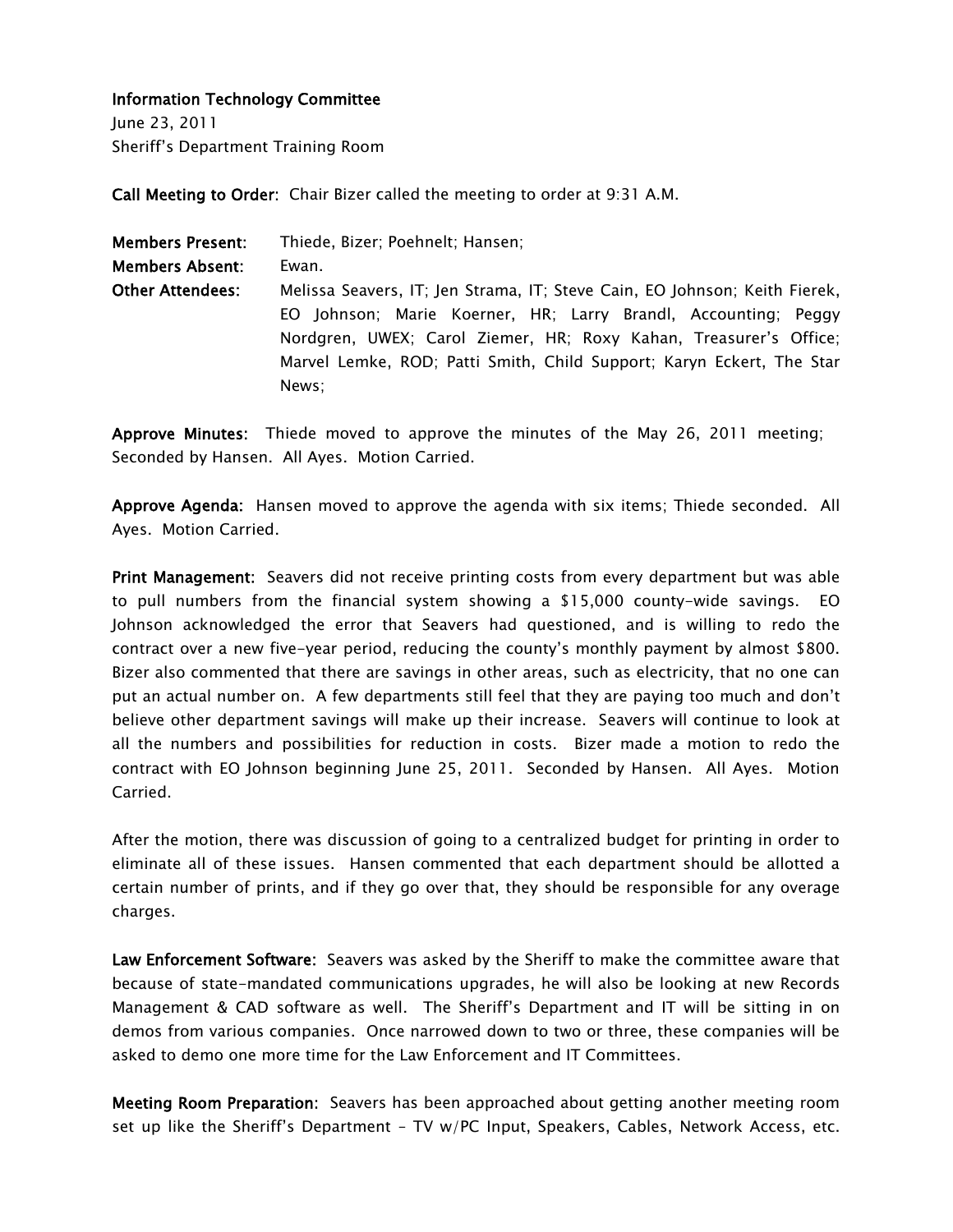With only having one room well-equipped for all types of meetings, most people try and book this room before any others. Employees & Board Members feel it would be nice to have two nice meeting rooms to accommodate everyone. Seavers will get quotes for the total cost of doing so and bring these numbers to the committee next month.

Next Committee Meeting: The next meeting of the Taylor County Information Technology Committee has been scheduled for Wednesday, July 27 at 9:30 A.M.

Adjournment: With no further business, Hansen made a motion to adjourn. Thiede seconded. All Ayes. The meeting was adjourned at 10:45 A.M.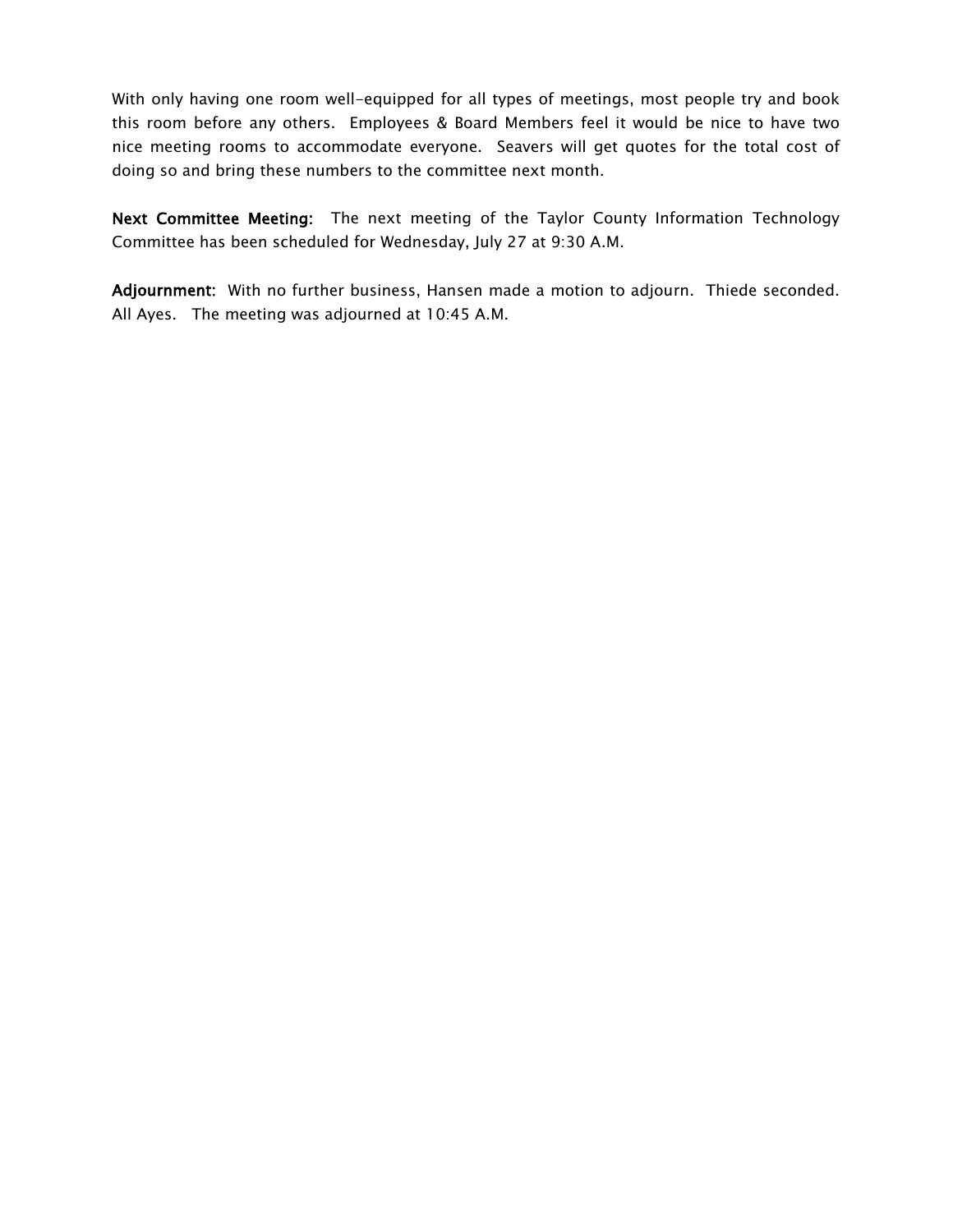May 26, 2011 Ground Floor Conference Room

Call Meeting to Order: Filling in as Chair, Roger Ewan called the meeting to order at 9:45 A.M.

| <b>Members Present:</b> | Thiede, Ewan; Hansen;                                                     |  |
|-------------------------|---------------------------------------------------------------------------|--|
| <b>Members Absent:</b>  | Bizer. Poehnelt.                                                          |  |
| <b>Other Attendees:</b> | Melissa Seavers, IT; Marie Koerner, HR; Larry Peterson, Zoning; Sue Hady, |  |
|                         | HS; Larry Brandl, Accounting; Sarah Holtz, Treasurer; Marvel Lemke; ROD;  |  |
|                         | Diane Niggemann, COA; Peggy Nordgren, UWEX; Betty Blumenstein; Real       |  |
|                         | Property:                                                                 |  |

Approve Minutes: Thiede moved to approve the minutes of the March 24, 2011 meeting; Seconded by Hansen. All Ayes. Motion Carried.

Approve Agenda: Thiede moved to approve the agenda with six items; Hansen seconded. All Ayes. Motion Carried.

Print Management: Seavers reported that some departments believe they are paying more than anticipated with the print management program. Department Heads expressed their concerns and agreed to gather information from 2009 and 2010 showing the difference in printing costs. This item will be tabled until the next meeting in order to gather the proper information. EO Johnson will be asked to attend the next meeting along with Department Heads to further discuss these concern and available solutions.

Wireless Access: Seavers reported that the Judge is not in favor of having wireless internet available for visiting attorneys, jurors, etc. At this time, the Judge stated, "I guess in all, I'm not really in favor of it unless the attorneys can show me that it is necessary to their presentations. I can imagine they would be surfing the net, etc., and that would be distracting to the court proceedings."

ID Protect: Seavers expressed concern with the ROD project for redacting sensitive data on all images. Taylor County is a virtual environment and the latest conversation with DTS is that the software has not been tested on a virtual server, nor on a 64-bit OS. In this case, Taylor County would need to purchase a physical server running a 32-bit OS. The committee, nor Marvel Lemke from ROD wants to implement something that is "old technology" to Taylor County. Thiede asked Lemke if it's possible to delay this project for a month or two until the software is ready for a 64-bit Virtual Server. Lemke said this could be done. Seavers will keep in touch with Lemke and inform the committee as any progress is made.

Next Committee Meeting: The next meeting of the Taylor County Information Technology Committee has been scheduled for Thursday, June 23 at 9:30 A.M.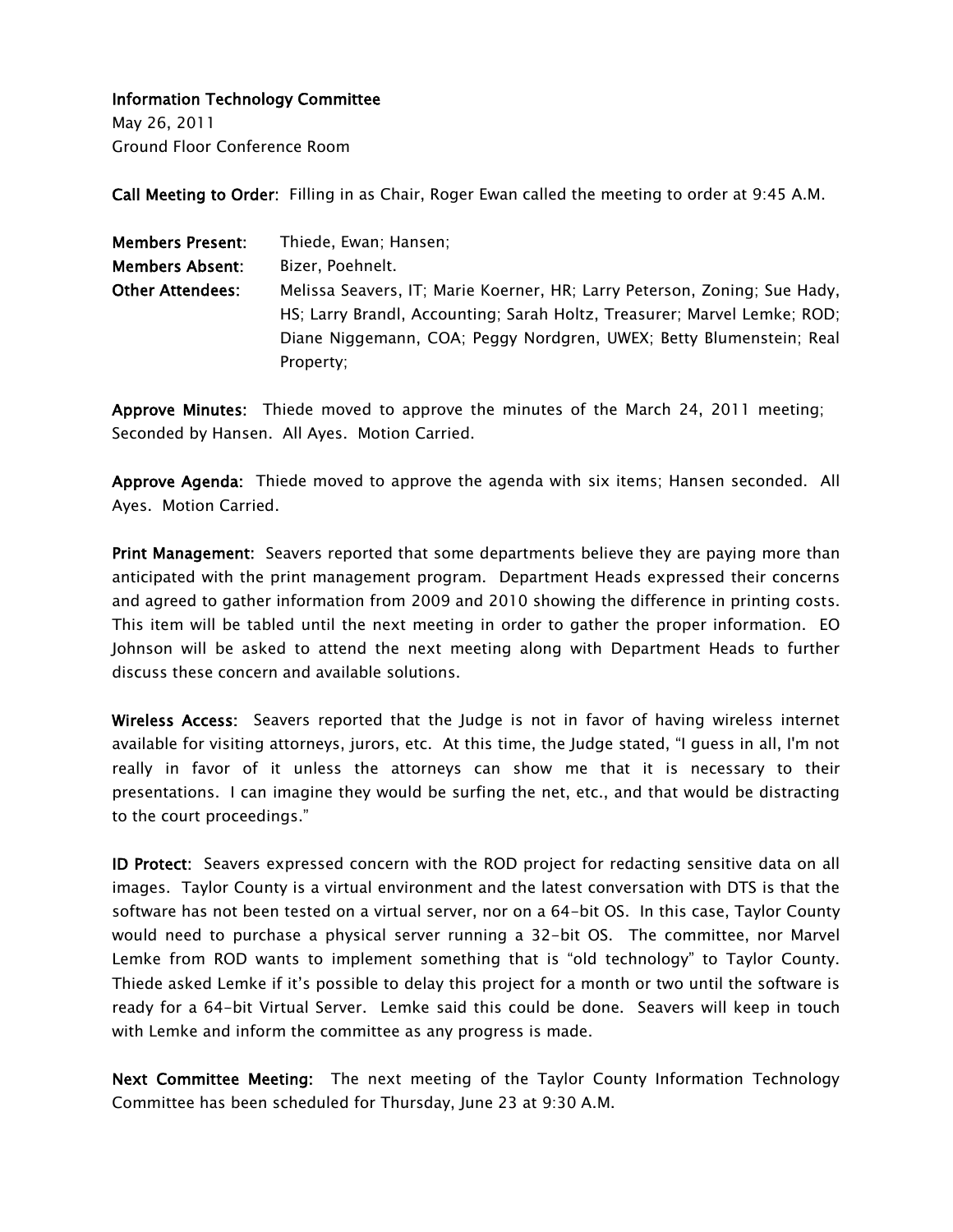Adjournment: With no further business, Hansen made a motion to adjourn. Thiede seconded. All Ayes. The meeting was adjourned at 11:05 A.M.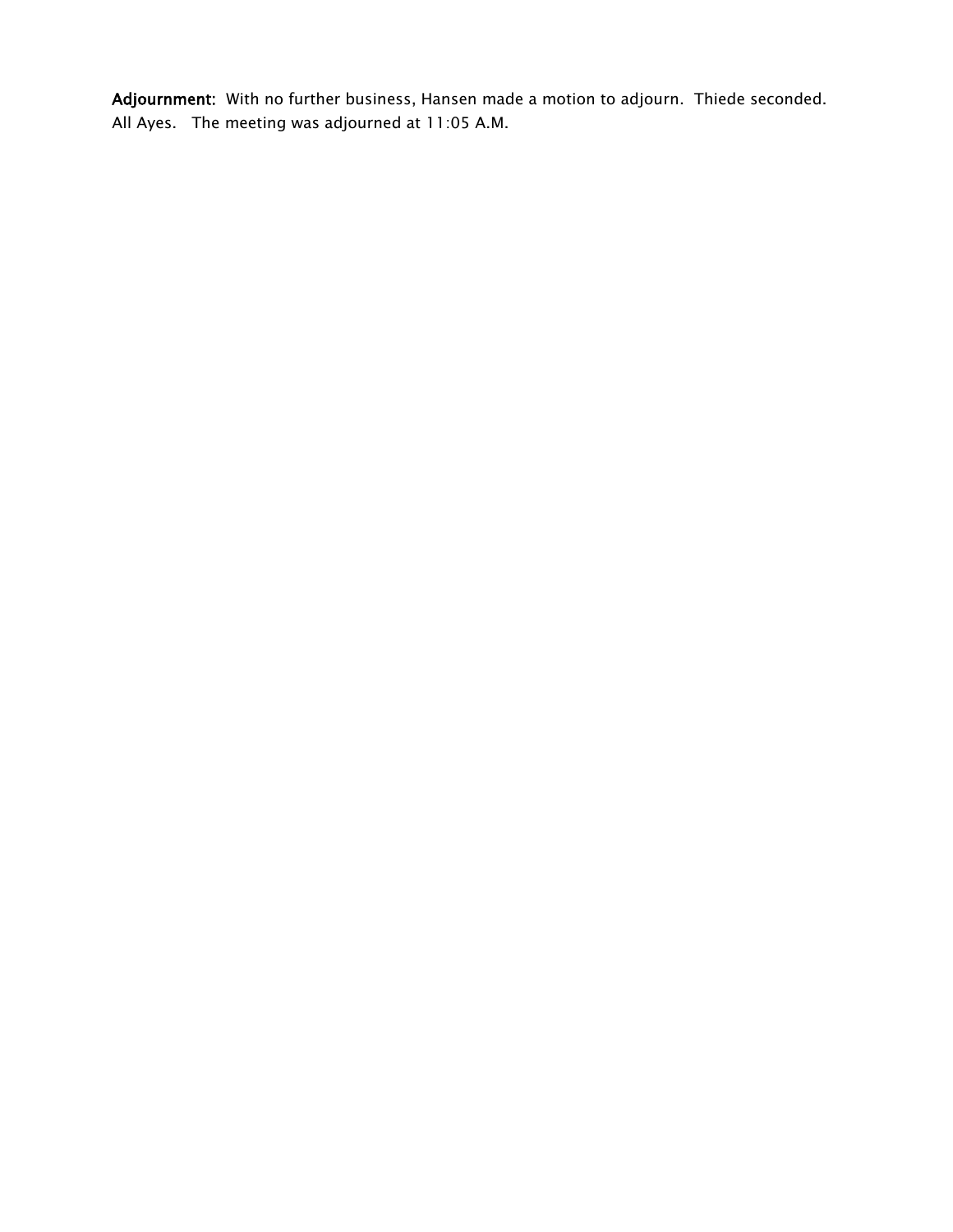March 24, 2011 Sheriff's Department Training Room

Call Meeting to Order: Chair Bizer called the meeting to order at 10 A.M.

| <b>Members Present:</b> | Bizer, Poehnelt, Thiede, Ewan;                                        |
|-------------------------|-----------------------------------------------------------------------|
| <b>Members Absent:</b>  | Seidl.                                                                |
| <b>Other Attendees:</b> | Melissa Seavers, IT; Jon Chrusniak, EO Johnson; Aaron Ellenbecker, EO |
|                         | Johnson; Mark Weiler, EO Johnson;                                     |

Approve Minutes: Ewan moved to approve the minutes of the February 10, 2011 meeting; Seconded by Thiede. All Ayes. Motion Carried.

Approve Agenda: Thiede moved to approve the agenda with eight items; Poehnelt seconded. All Ayes. Motion Carried.

Print Management: EO Johnson performed the Print Management Review after one year of participation. Taylor County was under their allotted color amount by 1,600 prints and over the black & white amount by 65,000. Bizer asked for the initial numbers from EO Johnson as there are several departments expressing concerns of paying too much. EO Johnson will provide their original print counts and departments will be invited to the next meeting for a group discussion. Also, the mailroom will start having faxes forwarded to a folder rather than having every fax printed. These faxes will then be forwarded via email to the appropriate person.

Wireless Access Points: Seavers asked the committee their thoughts on providing wireless internet access on the  $2^{nd}$  floor near the courtroom. There have been several attorneys, clients, etc. asking for this service to be provided. Ewan made a motion to approve if the Judge approves and covers the initial expense, as well as Ken Schmiege approving the "agreement between visiting attorney and Taylor County." A roll call vote was taken: Thiede – Aye; Ewan – Aye; Poehnelt – Aye; Bizer – Aye; Seavers will discuss with the Judge and implement upon her approval.

2010 Budget Transfer: Transfer amounts will be as follows for the 2010 Budget:

| \$30,000.00 | AS400 Maintenance & Licensing  |
|-------------|--------------------------------|
| 17,500.00   | Software Expansion             |
| 17,833.61   | Hardware Expansion             |
| 40,000.00   | AS400 Support & Upgrades       |
| 412.85      | PC Replacement Plan - Software |
| 940.08      | PC Replacement Plan - Hardware |

Thiede moved to approve the adjustments as stated above. Ewan seconded this motion. All Ayes. Motion Carried.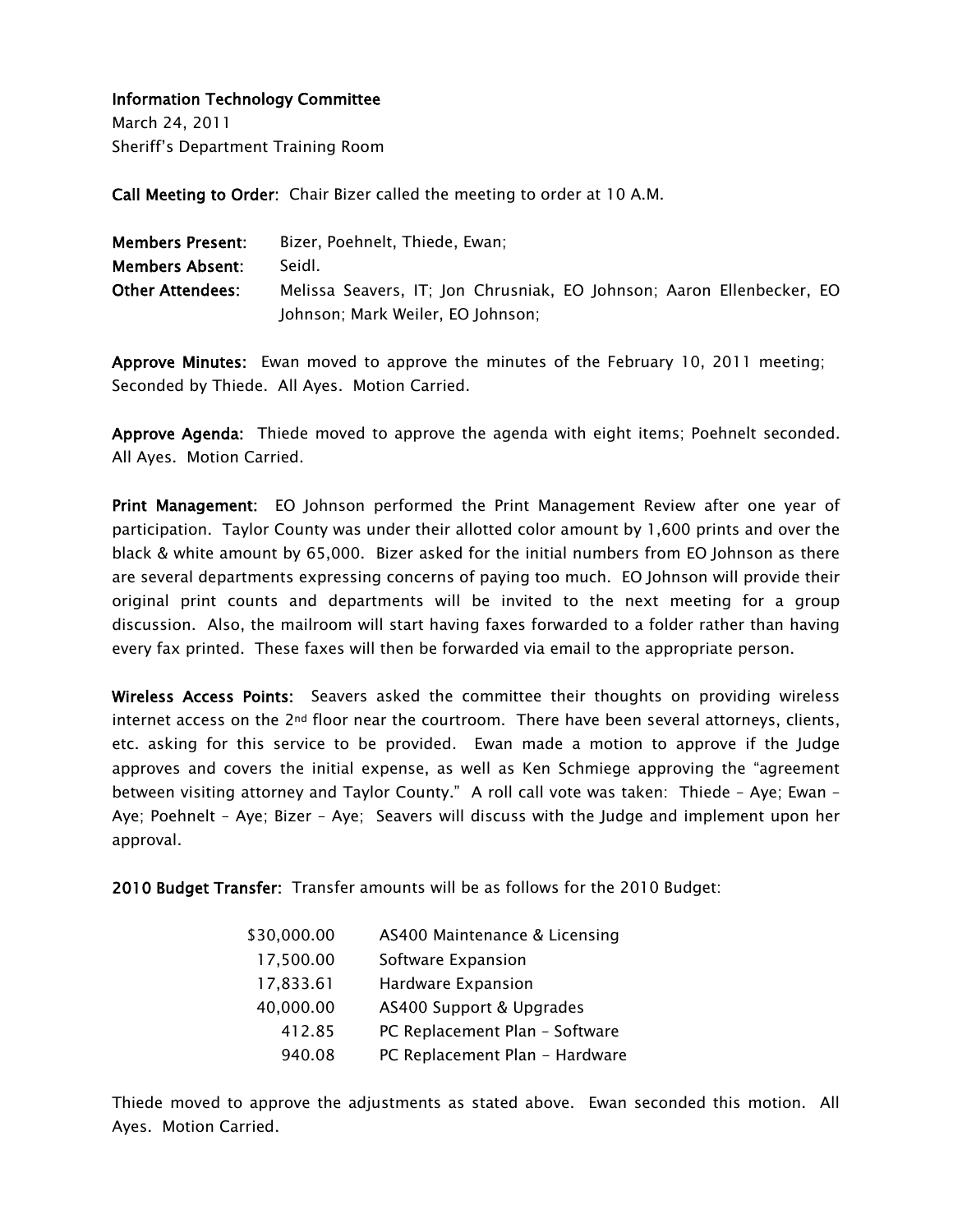#### Department Update:

• Seavers reported that they are staying very busy implementing new computers and scrubbing old ones getting them ready for the ongoing auction. This last week, \$585.60 was taken in.

Next Committee Meeting: The next meeting of the Taylor County Information Technology Committee has been scheduled for Thursday, May 26 at 9:30 A.M.

Adjournment: With no further business, Ewan made a motion to adjourn. Poehnelt seconded. All Ayes. The meeting was adjourned at 11:44 A.M.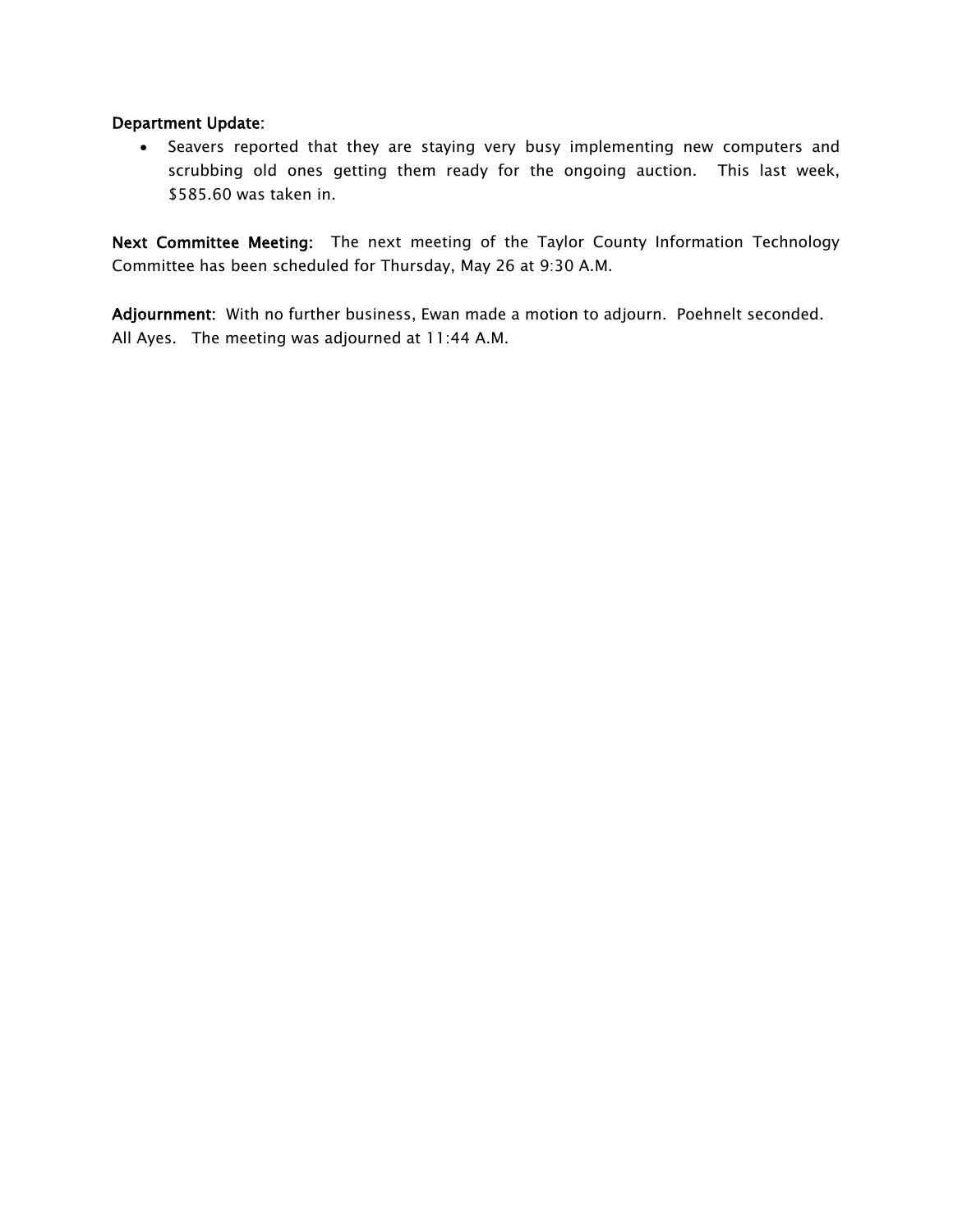February 10, 2011 Ground Floor Conference Room

Call Meeting to Order: Chair Bizer called the meeting to order at 9 A.M.

| <b>Members Present:</b> | Bizer, Poehnelt, Seidl, Thiede, Ewan;             |
|-------------------------|---------------------------------------------------|
| <b>Members Absent:</b>  | None.                                             |
| <b>Other Attendees:</b> | Melissa Seavers, IT; Karyn Eckert, The Star News. |

Approve Minutes: Ewan moved to approve the minutes of the December 2, 2010 meeting; Seconded by Poehnelt. All Ayes. Motion Carried.

Approve Agenda: Ewan moved to approve the agenda with five items; Poehnelt seconded. All Ayes. Motion Carried.

Wireless Access Points: Seavers reported that several attorneys are requesting wireless internet access be accessible when they are here for a period of time. Seavers mentioned the option of changing the access code daily. Thiede agreed that the internet shouldn't be left unsecured. Bizer brought up the idea of possibly charging for the use of this wireless. Thiede expressed concern that assessing a charge would increase paperwork on Taylor County's end. Also brought up by Thiede was whether the County would be liable for any issues that may arise on the computers of these attorneys. The committee decided to table this discussion until the next meeting so Seavers could check with other counties and see what their policy is.

#### Department Update:

- Seavers reported that the VMware project is complete. The installation went very well. Exchange 2010 was not installed due to a tape drive upgrade that was needed at Human Services. Maintenance installed an air conditioning unit in the Human Services server room to keep the temperature under control.
- Peetz did an upgrade to the IMS21 system. ROD has all desktops running the new version and the rest of the IMS users will be upgraded after a week of testing in the ROD office.
- Seavers reported that they are busy starting this year's computer replacement plan. They currently have 15 Windows 7 machines to install. The old systems will be scrubbed and put on the auction site.
- Bizer expressed concerns on behalf of the Human Services Department regarding the Print Management Program. Human Services feels their print costs are higher than when they owned the printers and copiers. Seavers will get in touch with EO Johnson to discuss any options that would help eliminate this problem.

Next Committee Meeting: The next meeting of the Taylor County Information Technology Committee has been scheduled for Thursday, March 24 at 10 A.M.